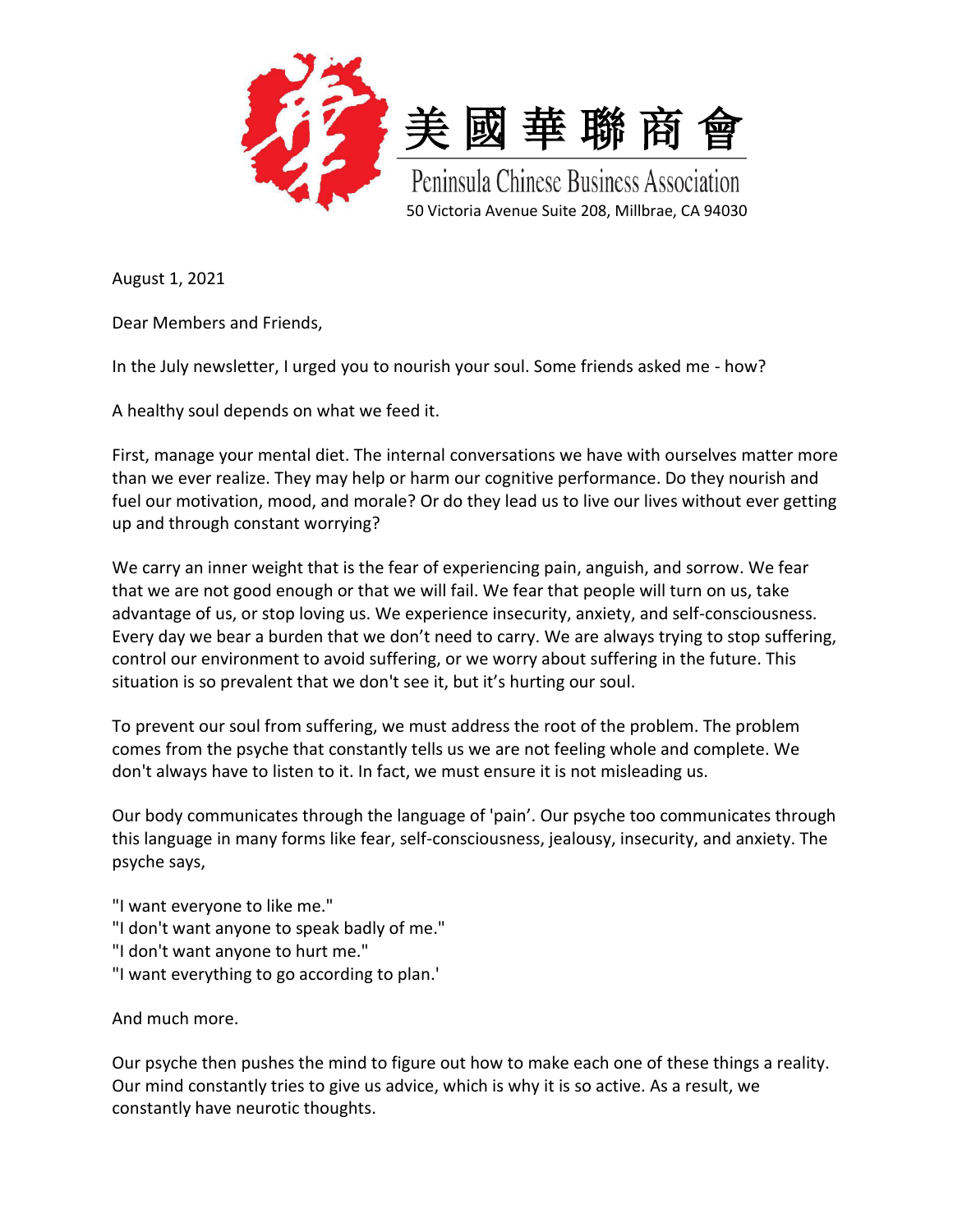Pay attention to the voice that comes from the mind. Develop resilience by overriding internal conversations and empower constructive language. Relax, release, and stop putting energy into your psyche. You will find that the noise from the psyche will slowly clear.

The below mental diet will fuel our minds with healthy thoughts and improve our emotional wellbeing.

- Recognize that we are not perfect, and failing is part of life. Still, we are great people.  $\bullet$
- Focus on positive values
- Recognize that we may make mistakes, but the mistakes don't make us
- Be your best friend and love yourself
- Focus on continuous improvement

Please don't become bloated on negativity. Instead, energize and nourish your soul with food that fuels the mind. Gear yourself up with gratitude and have a kinder conversation with yourselves.

We can find freedom for the soul and lead a great life by managing our mental diet. Maintain a healthy mindset, practice forgiveness, and love yourself.

Stay healthy,

Johnny Darosa

Johnny DaRosa President johnnydarosa@post.harvard.edu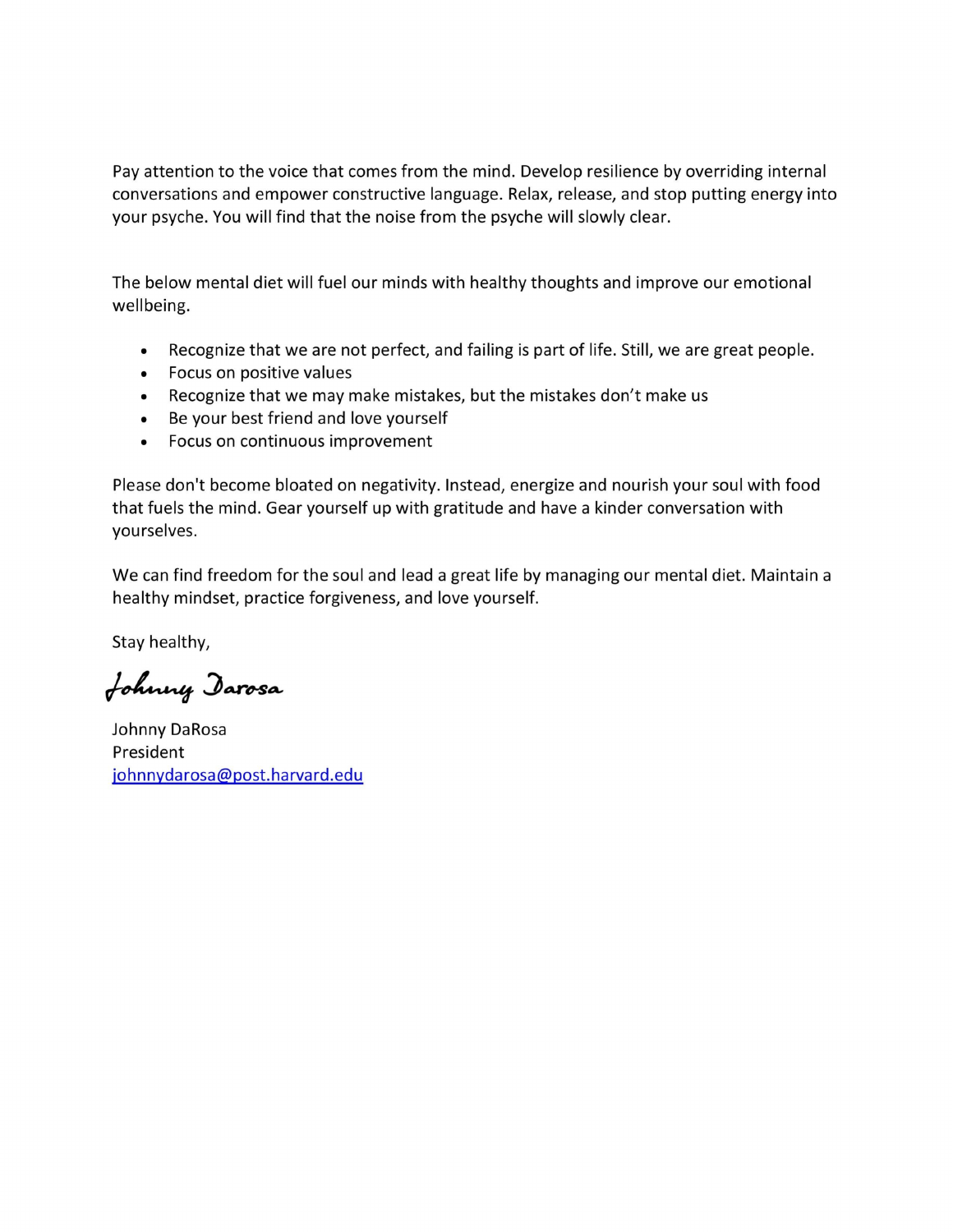



Peninsula Chinese Business Association 50 Victoria Avenue Suite 208, Millbrae, CA 94030

致 : 美國華聯商會會員及朋友們 ,

我在 7 月份的通訊中, 鼓勵大家需要滋養自己的心靈, 有朋友問: 如何辦到?

想擁有一個健康心靈,取決於我們能否供給它一種優質的心靈食糧。

 健康飲食對身體非常重要,同樣,正確的精神食糧,對心靈健康也息息相關。首先, 大家需要管理好你的精神食糧,我們與自己內心的真實對話,比自己的意識來得更重要。 它尤如一個銅錢有兩面,可以幫助,但亦可以損害我們的認知能力,它是否可以滋養及激 發我們的動力、情緒和士氣?或是會令我們的情緒變得更低沉?迫使自己都活在憂慮之中 ?

我們內心都背負著重擔;我們害怕經歷痛苦和悲傷,害怕自己不夠優秀及面對失敗, 更害怕被背叛、被利用,不再被愛。這都使我們感到缺乏安全感、焦慮及自我形象低落。 每天,我們都忍受這原本不必要的煎熬,我們想盡力在生活中擺脫所有困擾,不受痛苦。 更嘗試控制周遭的事情,以可倖免於難。同時亦會擔心將來可能發生的不幸及傷痛…這種 種的無形壓力,已把我們的心靈壓得透不過氣。

 要防止心靈受傷害,我們必需對症下藥,針對問題的根源。問題是來自我們的心理, 它不斷說:「你不夠優秀,也不夠完美。」我們不需要總是對它言聽計從,而是要理 性分析它的說法,它有誤導我嗎?

我們的身體,是通過痛感和自己作交流。而我們的心靈,則通過種種不同的情緒作 交流,例如,恐懼、自我意識、妒忌、不安全感及焦慮。我們的心理說:

 「我希望每個人都喜歡我。」 「我不想任何人說我的壞話。」 「我不想任何人傷害我。」 「我希望一切都依計劃進行。」

還希望更多……當中一些想法顯出自我要求過高,也帶點不切實際。